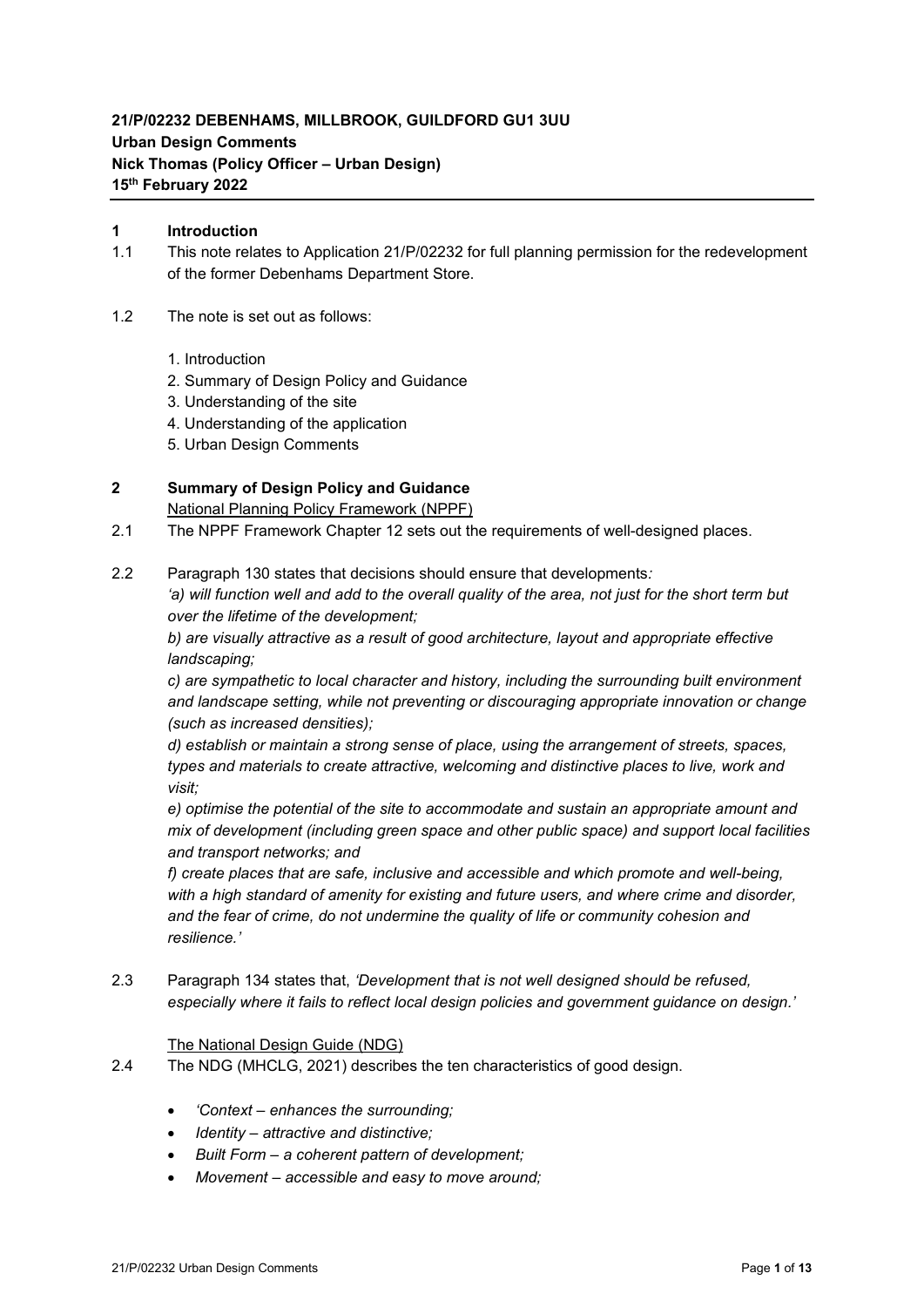- *Nature – enhanced and optimised;*
- *Public spaces – safe, social and inclusive;*
- *Uses – mixed and integrated;*
- *Homes and buildings – functional, healthy and sustainable;*
- *Resources – efficient and resilient;*
- *Lifespan – made to last.'* (NDG para. 37)

Guildford Borough Council Local Plan

2.5 Local design policy relevant to the application is summarised.

### 2.6 **Policy S3 Delivery of development and regeneration within Guildford Town Centre**,

which amongst other things requires development to have regard to:

- The historic environment, street pattern and topography;
- Important views into and out of the town centre from the surrounding landscape; and
- Views within the town centre to important historic buildings and local landmarks.' The policy goes onto say that.

*'Schemes must demonstrate high quality design and contribute wherever possible to achieving: a) mixed uses with active ground floor uses; b) defined public and private spaces that are well enclosed; c) an attractive and safe public realm; d) legible routes that are easy to understand and move through; e) give priority to pedestrians and cyclists over motor vehicles; e) improved access and views to the River Wey.'*

2.7 **Policy D1 Place shaping**, which requires all new development to:

*'achieve high quality design that responds to distinctive local character (including landscape character) of the area in which it is set.'*

The policy then describes the essential elements of place making:

*'…creating economically and socially successful places with a clear identity that promote healthy living; they should be easy to navigate; provide natural security through layout design with attractive, well enclosed and overlooked streets, roads and spaces with clear thought given to the interrelationship of internal and external land use.'*

The policy expects all new development to:

*'…have regard to and perform positively against the recommendations set out in the latest Building for Life guidance and conform to the nationally described space standards as set out by the Ministry of Housing, Communities and Local Government (MHCLG) [Emphasis added]".*

- 2.8 **Saved Policies G5 (2-9),** which covers scale proportion and form, space around buildings, street level design, materials and architectural detailing, traffic, parking and design and landscape design.
- 2.9 **Saved Policy G11 The Corridor of the River Wey and the Guildford and Godalming Navigations,** which requires development to protect or improve the special character of the River Wey and the Guildford and Godalming Navigations in particular: *'…their visual setting, amenities, ecological value, architectural and historical interest…'*
- 2.10 **Saved Policy H4 Housing in Urban Areas,** which supports the provision of residential development in urban areas provided that: the development: *'1. Is in scale and character with the area; 2. Has no unacceptable effect upon the amenities enjoyed by the occupants of the buildings in terms of privacy and access, daylight and*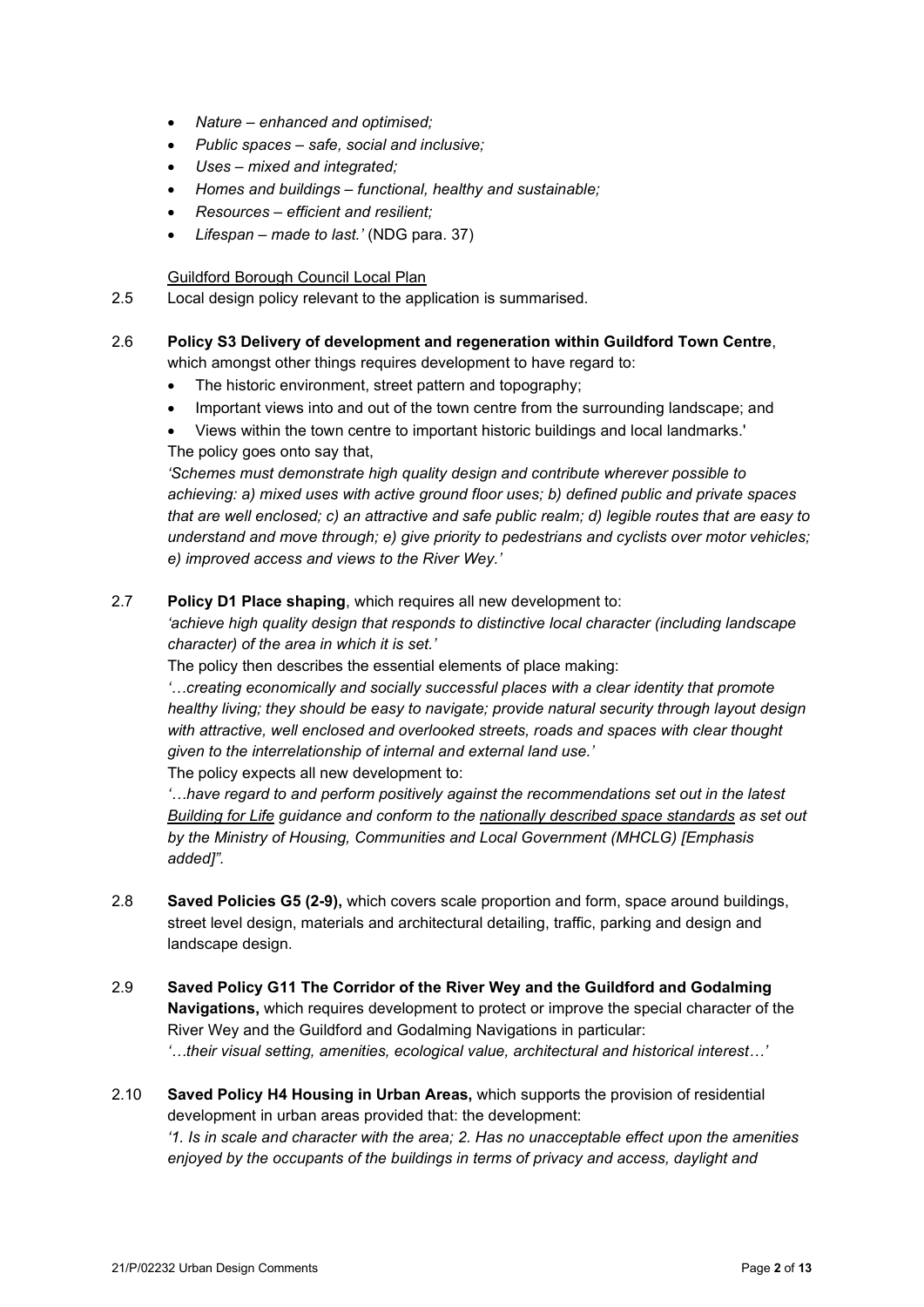*sunlight; 3 Has no unacceptable effect on the existing context and character of the adjacent buildings and immediate surroundings.'*

- 2.11 **Saved Policy HE4 New Development which affects the setting of a Listed Building,**  which states that: *'Planning permission will not be granted for development that adversely affects the setting of a listed building by virtue of design, proximity or impact on significant views.'*
- 2.12 **Saved Policy HE7 New Development in Conservation Areas,** requires development to preserve or enhance the character or appearance of the Conservation Area. Amongst other things applicants must demonstrate they have considered: *'The impact of development upon the townscape and roofscape of the area.'*
- 2.13 **Saved Policy HE10 Development which affects the setting of a Conservation Area**, which states that: *'The Borough Council will not grant permission for development which would harm the setting of a conservation area, or views into or out of that area.'*
- 2.14 **Saved Policy R2 Recreational Open Space Provision in relation to large new residential developments,** which sets out the open space requirements for developments of 25 dwellings or more.

#### Local Design Guidance and SPD's

- 2.15 Relevant Local Design Guidance and SPDs are listed below:
	- Landscape and Townscape Character Appraisal (GBC, 2007)
	- Residential Design Guide (GBC, 2004)
	- Bridge Street Conservation Area Appraisal (GBC, 2003)
	- Town Centre Conservation Area Character Appraisal (GBC, 2006)
	- Climate Change, Sustainable Design, Construction and Energy SPD (GBC, 2020)
	- Planning Guidance for developments next to the River Wey and Godalming Navigations (National Trust, 2011)

### GBC Landscape and Townscape Character Appraisal

- 2.16 The townscape appraisal divides Guildford into 12 Townscape Types, which are further subdivided into Character Areas. The Site lies within Character Area 1A: Guildford Historic Town Core. Management guidance and opportunities for enhancement that are relevant to the application include:
	- *'Encourage new development within existing alignment and topography.*
	- *Encourage highway improvements, which retain the human scale of the streets.*
	- *Maintain and reinforce a visual connection between the High Street and Town Bridge/the Mount.*
	- *Conserve the narrow plot width and 2-3 storey building heights that are typical of the Historic Core on the street frontage.*
	- *Use modern materials with care. Where possible combine with local materials such as sandstone, clunch flint and brick with stucco or tile hung exteriors, which reflect the local vernacular.*
	- *Use traditional materials such as cobbles, stone kerbs, and black painted cast iron street furniture to maintain the unity of the Historic Core.*
	- *Conserve riverside vegetation that indicates the presence of the river and provides a green backdrop to views down the High Street. Plan for any future loss with a programme of replacement and encourage native or suitable waterside species to*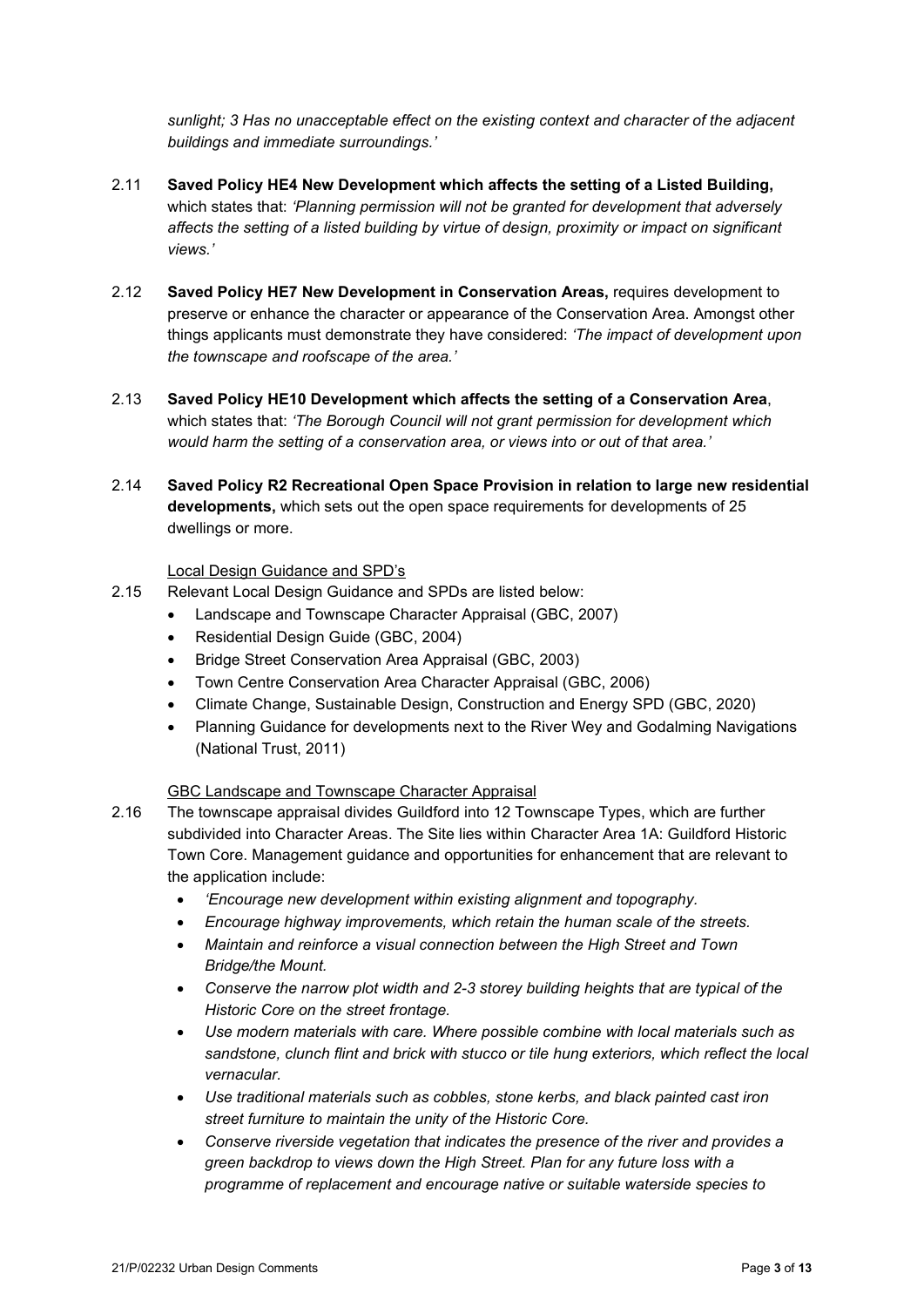*enhance habitats and wildlife value along the river.*

- *Conserve views along the streets, particularly those to the chalk ridges in the background.*
- *Conserve panoramic views from high points e.g. from the Castle Mound.*
- *Ensure all developments consider the visual impact on key views or viewpoints and roofscapes.*
- *Conserve the historic landmarks and views to these landmarks.'*

### **3 Understanding of the site**

- 3.1 The application site is at a prominent location where the rurality of the River Wey meets the historic High Street, and traditional town centre land uses transition to residential neighbourhoods. It sits within a Conservation Area and close to the boundary of two further Conservation Areas. Heritage assets include The Yvonne Arnaud Theatre, Town Mill, St Marys Church, St Nicholas Church and Guildford Castle. The site is bound by the A281 Millbrook, the River Wey and the Mill Pond.
- 3.2 The site comprises the former Debenhams department store, an area of public realm to the north and a gated access/maintenance walkway alongside the river frontage.
- 3.3 The building stands at 15-20 meters in height (above existing ground levels). The main part of the building comprises three retail floors with a fourth retail floor and offices over the southern part of the building. The fourth floor is stepped back from the River and Millbrook. Basement parking/servicing is accessed from Millbrook and the retail entrance is from the public realm area.
- 3.4 Historic mapping highlight the contextual influences that have shaped how the site has developed. Maps dating back to the mid-19<sup>th</sup> Century show that the northern end of the site formed part of the High Street until it was annexed by Millbrook in the 1960's. The main site area was historically wooded, and later became the site of a sawmill and timber yard. Following the introduction of the A281 Millbrook the Debenhams store was constructed, with a curved façade frontage onto the road. The present arrangement of a glazed entrance and public space to the north followed the demolition of the annexed High Street buildings in the early 1990's. The store closed in May 2021, following the collapse of Debenhams plc, which was in-part a result of changing town centre and retail trends.
- 3.5 An advisory panel of Architects commented on the Debenhams scheme in 1959. This historic information provides an insight into the original design approach:

*"The overall size of the building was considered and we recognise that it is necessarily a large building and that practically all the length of its outside walls constitutes important frontages. Also the planning of a large retail store requires large internal spaces with no change of function and therefore no change of external expression.*

*The architects have, in our opinion rightly, designed these elevations as long horizontally treated units, which they consider would give the impression of being less bulky than if they were in more units and the horizontality was lost* 

*They should be requested to make every effort in detailed design and choice of materials and colours, to moderate the sense of architectural weight. This could*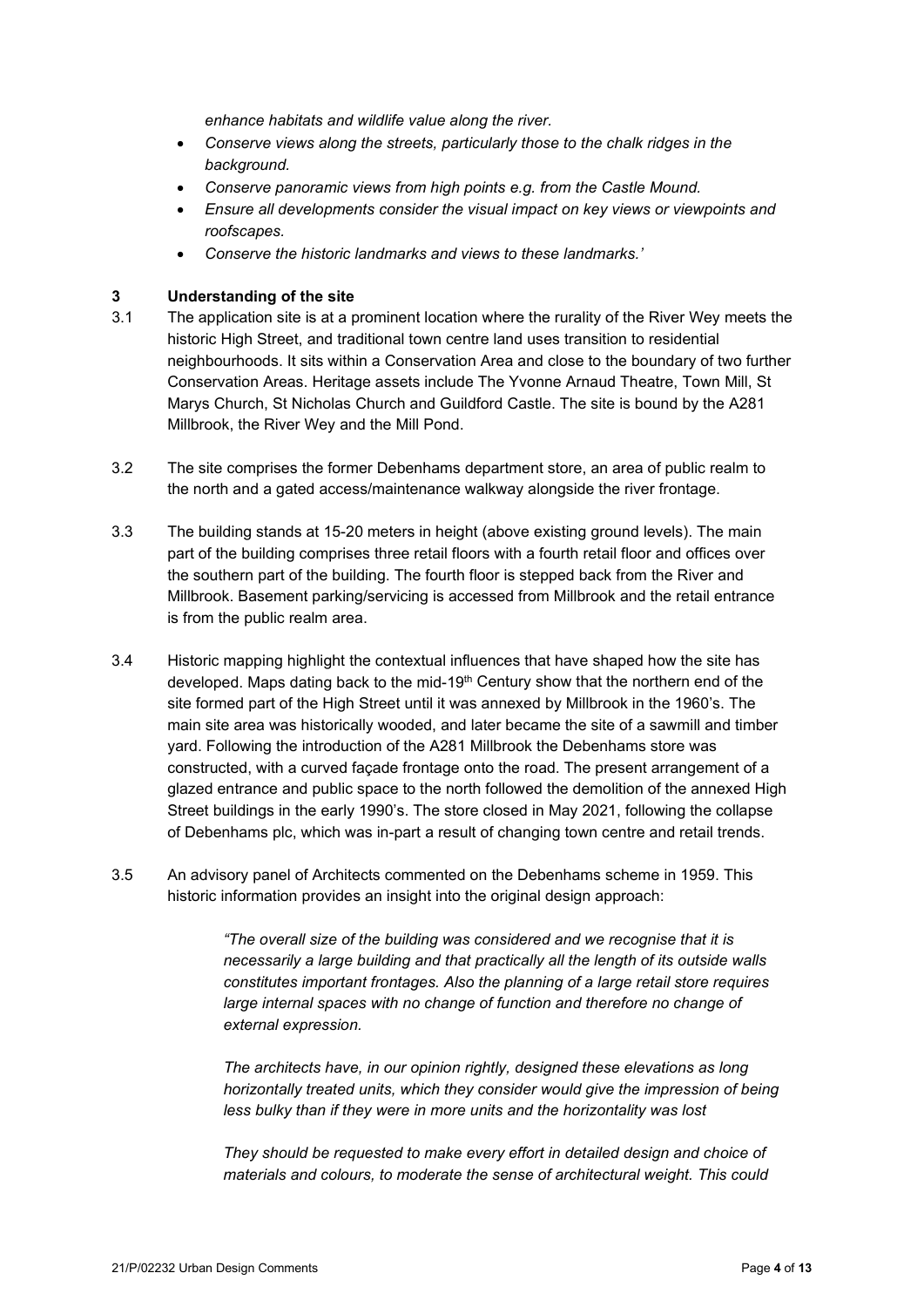*also be done by using greater areas of glass, where appropriate, and by breaking down plain surfaces of brickwork by introducing some windows or decorative features.*

*We understand that the architects are already trying to remove the austerity of the elevation over-looking the Mill Pond. In this case where it has internally smaller administrative units rather than open trading space, some opportunity could be taken of breaking the straight façade, varying the fenestration, setting back the top storey, and so on. This is an important frontage and needs to be treated accordingly..."*

### **4 Understanding of the application**

- 4.1 The proposal is for the demolition of the vacant building and replacement with a residential led mixed-use development. It would comprise two buildings of up to 9 and 8 stories in height that are described by the applicant as Building A (Town Centre) and Building B (Riverside). The two buildings would sit either side of an outdoor lobby space described as a 'Residential Street'. The ground floor deck would be raised by approximately 1 meter to allow for flood risk. The existing basement would be retained and re-purposed to service the site.
- 4.2 The existing public space at the northern end of the site would be renovated with the introduction of a pavilion, new paving, planting, seating, and steps/ramps to accommodate the new level change. This space is described by the applicant as a 'Civic Square'. The scheme would also include a 'Riverside Promenade' adjacent to the Wey and a 'Pocket Park' adjacent to the Mill Pond. The Design and Access Statement (DAS) shows that access to the Civic Square would be open 24/7 and access to the Residential Street, River Promenade and Pocket Square would be available to visitors during the opening hours of commercial units.
- 4.3 Building A would create the main frontage to the site, overlooking the Civic Square. The building would stand at 34 meters above existing ground levels. Building B would form an angular v shape, containing a first-floor private Podium Terrace with an open southerly aspect overlooking the Pocket Square and Mill Pond. This building would be slightly lower than Building A at 32 meters above existing levels.
- 4.4 Internally the basement would consist of service uses, retail would be located at ground floor level and the residential apartments would be located over the upper floors. The basement space would comprise vehicle parking, cycle storage, bin storage and plant. Access for cars, bikes and service vehicles would be from the existing Millbrook access via a new Port-Cochere. The ground floor level would comprise residential lobbies and flexible retail space. The lobbies to Building's A and B would be accessed from the Residential Street and entrances to the retail units would be from the Civic Square, River Promenade, Residential Street and Pocket Square. The upper floors would consist of studio, 1, 2 and 3 bed apartments with access from internal stair wells, lifts and corridors.

### **5 Urban Design Comments**

5.1 There is no 'in principle' objection to redevelopment of the site and the opportunities that would flow from this. These include enhanced pedestrian access between the High Street and the River Wey, new and improved areas of public open space and public realm; and improvements to the pedestrian environment on Millbrook. Amongst other things the design challenges include the setting to historic buildings, the setting to the River Wey, respecting the existing topography and roofscape, retaining views to the chalk ridges in the background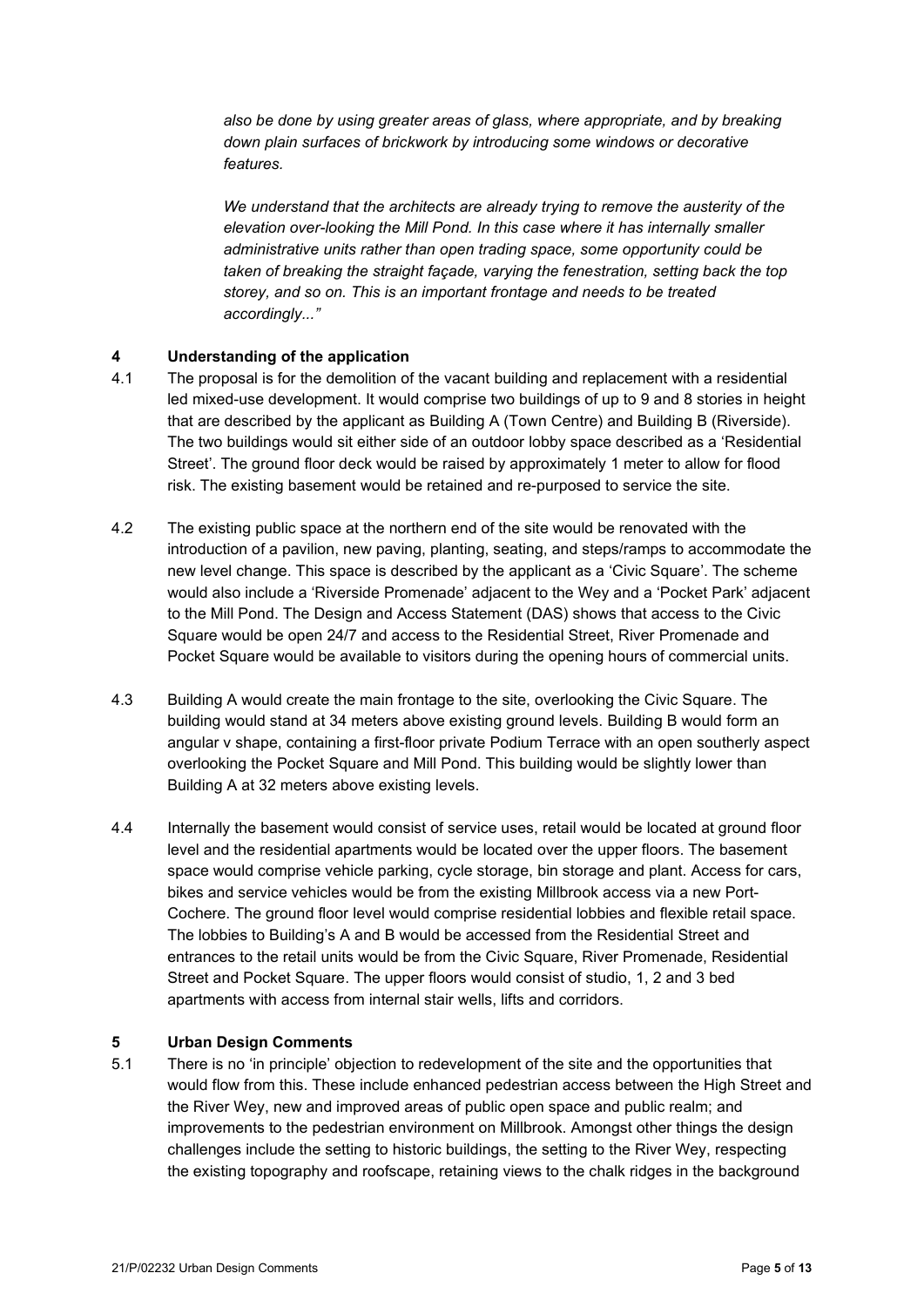and noise and air quality associated with Millbrook. There are key concerns regarding how the scheme responds to its context, which are set out in the following comments.

#### Block Structure

- 5.2 The block structure seeks to maximise the development footprint whilst providing public and private outdoor amenity space. The uniform floorplan depths with central corridors and stair wells result in predominantly single aspect apartments. The residential street and open southerly aspect, forms a broken or fragmented perimeter block structure.
- 5.3 Concerns regarding the block structure arrangement are summarised below.
	- Around 20% of the apartments have a single north-east aspect onto Millbrook with associated sunlight, noise and air quality concerns.
	- There is ambiguity between 'public' and 'private' space for example the residential street would only be open to the public during commercial opening hours and the pocket square would be overlooked by the private podium terrace.
	- The residents of Building A would have no direct access to the common outdoor space, which should be a shared focus of residents and a point for community building.
	- The open sided nature of Building B will result in the common outdoor space and facing apartment having less protection from external noise, air pollution, wind and sun than a contained perimeter block.

#### Massing and Appearance

- 5.4 The uniform stacked approach of the upper stories seeks to efficiently maximise the amount of residential floor space. This approach has resulted in a monolithic structure, which poorly relates to important characteristics of the area, which include:
	- The existing alignment and topography;
	- Views along streets, particularly those to the chalk ridges in the background;
	- Panoramic views from high points such as the Castle Mound;
	- The visual impact on key views and viewpoints and roofscapes;
	- Historic landmarks and views to these landmarks; and
	- The Character of the River Wey
- 5.5 Table 5.1 on the following pages appraises a selection of the views presented in the Townscape and Visual Impact Assessment (TVIA)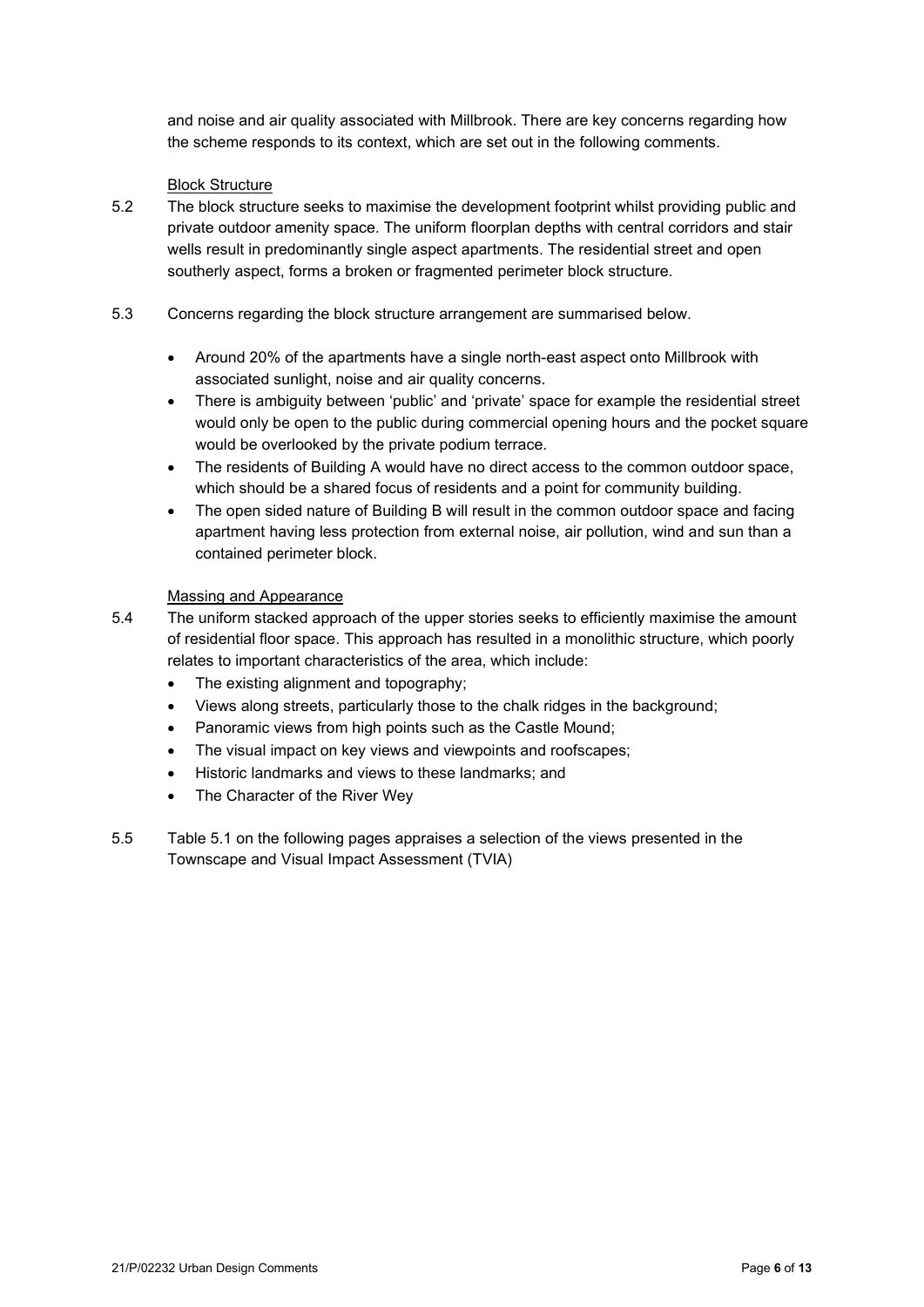| Table 5.1 Appraisal of Selected TVIA views    |                                                                                                                                                                                                                                                                                                                                                                                                                                                                                    |                                                                                                                                                                                                                                                                                                                                                                                                                                                                                                               |  |
|-----------------------------------------------|------------------------------------------------------------------------------------------------------------------------------------------------------------------------------------------------------------------------------------------------------------------------------------------------------------------------------------------------------------------------------------------------------------------------------------------------------------------------------------|---------------------------------------------------------------------------------------------------------------------------------------------------------------------------------------------------------------------------------------------------------------------------------------------------------------------------------------------------------------------------------------------------------------------------------------------------------------------------------------------------------------|--|
| <b>TVIA View Location</b>                     | <b>Existing View</b>                                                                                                                                                                                                                                                                                                                                                                                                                                                               | Proposed View                                                                                                                                                                                                                                                                                                                                                                                                                                                                                                 |  |
| 09 Quarry Street,<br>outside No 57            | The Grade I Listed St. Mary's Church is the focus of this<br>view. The existing department store building sits below the<br>main roofline of the church. In this view most of the former<br>Debenhams building is obscured by the church building<br>and evergreen vegetation in the churchyard. A relatively<br>small part of the building is seen between the church and<br>the vegetation. The light materials of the former<br>department store are subservient to the church. | The proposed building would be seen above the roofline of the<br>church. The scale of the building, dominant materials, Juliet<br>balconies and uniform and regular geometric form would detract<br>from the existing character of the view and setting to the church.<br>In this view the proposals do not reflect the GBC townscape<br>character guidance; amongst other things this includes working<br>with alignment and topography and considering the impact upon<br>roofscapes.                       |  |
| 10: Castle Motte,<br>looking north-west       | This elevated view overlooks the varied, generally pitched<br>rooftops of Guildford's historic core, which naturally fall<br>with the topography to the valley floor. St. Mary's Church<br>Tower and the Cathedral are two key landmarks in the<br>view, beyond which lies a wooded skyline. The rooftop of<br>the former Debenhams sits below the roofline and<br>appears subservient to the historic roofscape.                                                                  | The proposed building would be seen above parts of the historic<br>roofline and break the treed skyline. It would be at odds with the<br>existing roofscape, which follows the topography visually<br>connecting the town and the river. In this view that visual<br>connection and reading of the landform would be lost. The scale<br>and form and detailing of the proposed building is at odds with the<br>existing human scale of the buildings, varied generally pitched<br>roof line and varied forms. |  |
| 11: The Town<br>Bridge, looking<br>South-east | The view extends from the historic bridge up the high<br>street with modern buildings seen to the left and right of<br>the bridge, which include the former Debenhams store.<br>The extent to which the building is visible is softened by<br>existing riverside trees on both banks - A Willow on the<br>eastern bank and several trees (Category B and C) within<br>the site, which would be removed as part of the proposals.                                                   | The proposal would be double the height of the existing building.<br>The scale of the building, regular geometric forms, dark window<br>frames and flat roof would appear bulky and 'block-like' in contrast<br>to the finer grain forms of the historic high street. Removal of the<br>existing mature trees would result in loss of riparian character.                                                                                                                                                     |  |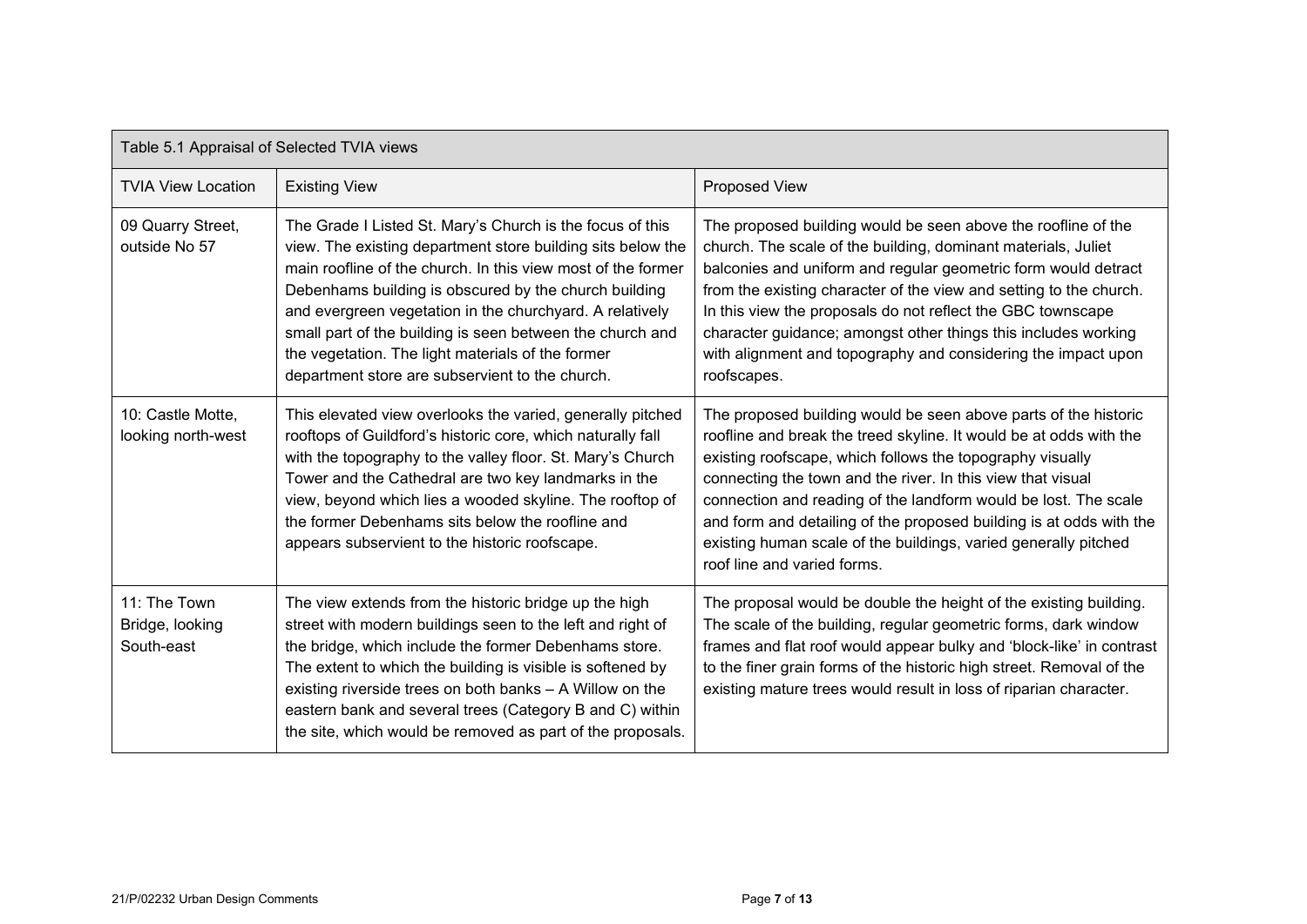| Table 5.1 Appraisal of Selected TVIA views |                                                                                                                                                                                                                                                                                                                                       |                                                                                                                                                                                                                                                                                                                                                                                                                                                                                                                                                                                                                              |  |
|--------------------------------------------|---------------------------------------------------------------------------------------------------------------------------------------------------------------------------------------------------------------------------------------------------------------------------------------------------------------------------------------|------------------------------------------------------------------------------------------------------------------------------------------------------------------------------------------------------------------------------------------------------------------------------------------------------------------------------------------------------------------------------------------------------------------------------------------------------------------------------------------------------------------------------------------------------------------------------------------------------------------------------|--|
| <b>TVIA View Location</b>                  | <b>Existing View</b>                                                                                                                                                                                                                                                                                                                  | Proposed View                                                                                                                                                                                                                                                                                                                                                                                                                                                                                                                                                                                                                |  |
| 12: High<br>Street/Millbrook               | This view extends to the tower of the Grade II St. Nicholas<br>Church. To the right of the view the former Debenhams<br>store is visible. The former store's curved Millbrook<br>Frontage and northern elevation are prominent features of<br>the view. The roofline of the former store is on the same<br>plane as the church tower. | In this view the proposed building would be around double the<br>height of the former store. The significant height, geometric form<br>and heavy detailing would be in stark contrast to the High Street.<br>It would visually detract from the historic landmark of St. Nicholas<br>Church. The prominent corner balconies, which are shown in the<br>visuals with green vegetation are likely to be used for storage,<br>outdoor seating, tables, and other paraphernalia. The inward-<br>looking pavilion would effectively turn its back on the town bridge,<br>which would also detract from the setting to the Church. |  |
| 13: The Mount,<br>looking east             | In this view the existing building is concealed by<br>intervening buildings, which include the listed St. Nicholas<br>Church and GV II House and a modern three storey block<br>of offices. Distant views extend to the high street and roof<br>tops on the skyline.                                                                  | The proposal would be seen over the roofline of the listed<br>buildings and modern office block. They would break the skyline<br>of rooftops that lie beyond. Overall, the proposal would diminish<br>views of the church and skyline beyond.                                                                                                                                                                                                                                                                                                                                                                                |  |
| 19 Millmead<br>embankment                  | In this view the rounded glazed corner of the former<br>Debenhams building creates a prominent landmark at the<br>junction of the River Wey and the Mill Pond. The curve of<br>the building reflects the curved form of the Yvonne Arnold<br>Building on the opposite side of the Mill Pond.                                          | The proposal would see the existing sheet piles and Riverside<br>Wall raised by around 1 meter and the addition of a further<br>0.6meter for steel planters. This will result in a more austere view<br>from the opposite bank and minimise any connection between the<br>development site and the river below.<br>The building would be almost double the height of the existing<br>building. The buildings form, uniform appearance, prominent<br>materials, dark window surrounds, and Juliet balconies would<br>further accentuate the overall mass and scale.                                                           |  |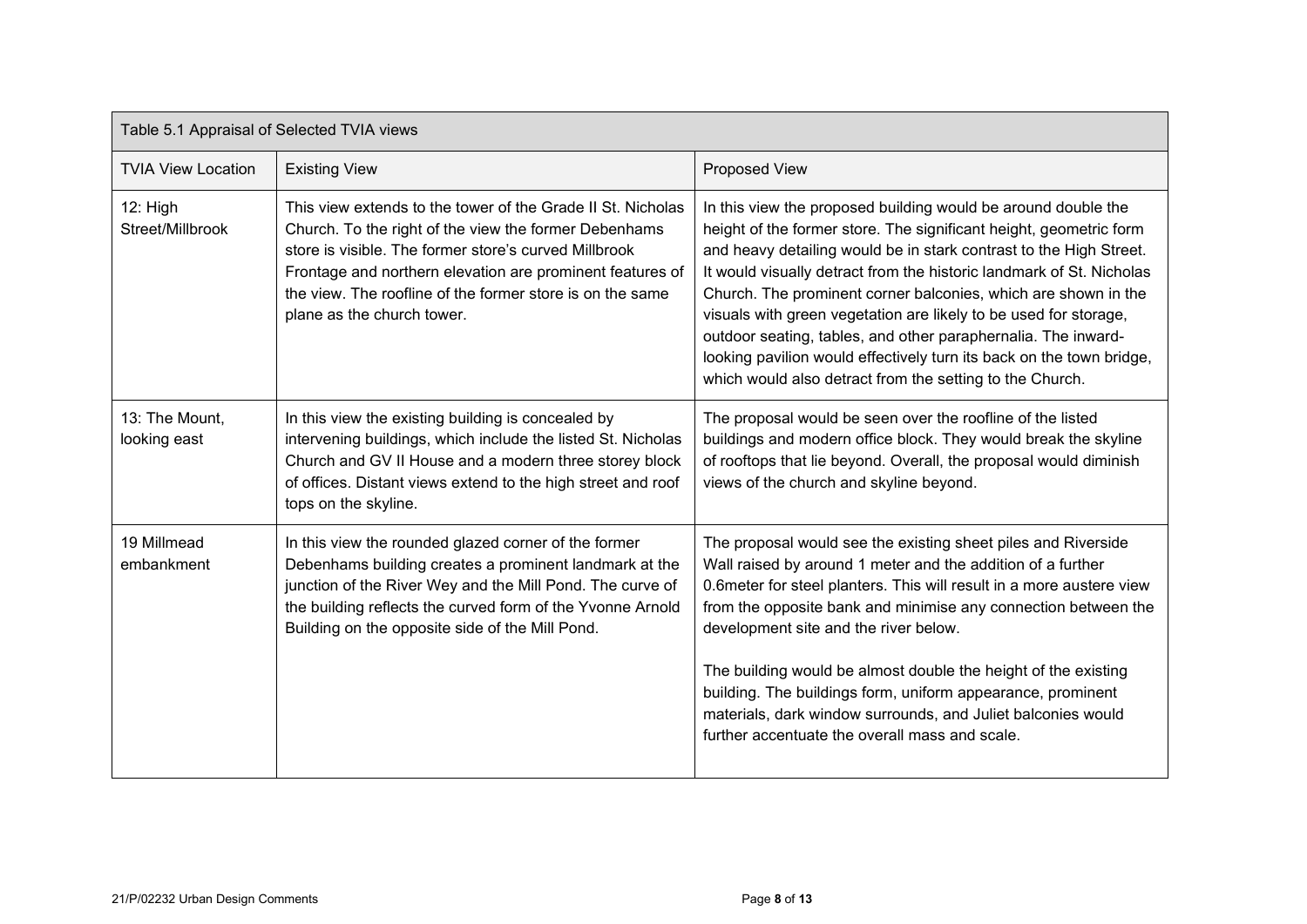| Table 5.1 Appraisal of Selected TVIA views             |                                                                                                                                                                                                                                                                                                                                                                                                                                                                                             |                                                                                                                                                                                                                                        |  |
|--------------------------------------------------------|---------------------------------------------------------------------------------------------------------------------------------------------------------------------------------------------------------------------------------------------------------------------------------------------------------------------------------------------------------------------------------------------------------------------------------------------------------------------------------------------|----------------------------------------------------------------------------------------------------------------------------------------------------------------------------------------------------------------------------------------|--|
| <b>TVIA View Location</b>                              | <b>Existing View</b>                                                                                                                                                                                                                                                                                                                                                                                                                                                                        | Proposed View                                                                                                                                                                                                                          |  |
|                                                        |                                                                                                                                                                                                                                                                                                                                                                                                                                                                                             | The blank red brick wall at the junction of the Wey and Mill Pond<br>would have the effect of deadening this important corner. It would<br>be incongruous with the existing curved form of the riverside wall.                         |  |
| 21 Millbrook at<br><b>Rosemary Alley</b>               | In this view the modernist appearance of the Debenhams<br>building is in stark contrast the 18th Century Town Mill<br>Building. Although contrasting in architectural appearance<br>the roofline of the Debenhams building does not extend<br>above the Mill Building. Between the two buildings, the<br>canopy of a silver birch tree extends above the existing<br>roof lines. The sweeping curve of the Debenhams<br>Millbrook frontage is also a characteristic feature of the<br>view. | The proposal would be seen above the Town Mill Building and the<br>existing mature tree. The sweeping Millbrook Road frontage would<br>be replaced by the angular appearance of the two buildings<br>awkwardly juxtaposed together.    |  |
| 22 North Street,<br>looking up Friary<br><b>Street</b> | In this view the Debenhams building sits in the same<br>plane as the buildings on Friary Street. The sky-blue<br>glazed panels and stonework of the contemporary<br>buildings on Friary Street reflect the horizonal colour<br>bands of the former department store. The characteristic<br>curve of the Debenhams building has the effect of<br>extending the view beyond the street.                                                                                                       | The height and massing of the two buildings would extend over<br>the roofline of existing properties on Friary Street and terminate<br>the view.                                                                                       |  |
| 23 Friary Bridge                                       | In this panoramic view the Debenhams building appears<br>subservient to the river, riparian vegetation, and the tower<br>of St. Nicholas Church, which is an important landmark at<br>the junction of the river and the High Street. The adjacent<br>White House pub is also a characteristic feature of the<br>view. The large-scale modernist structures of Friary Court                                                                                                                  | In this mid-distant view, the proposed building scale, massing,<br>geometric fenestration, and bands of appear similar in style to<br>Friary Court and Mount Court. The building would draw the<br>attention from St. Nicholas Church. |  |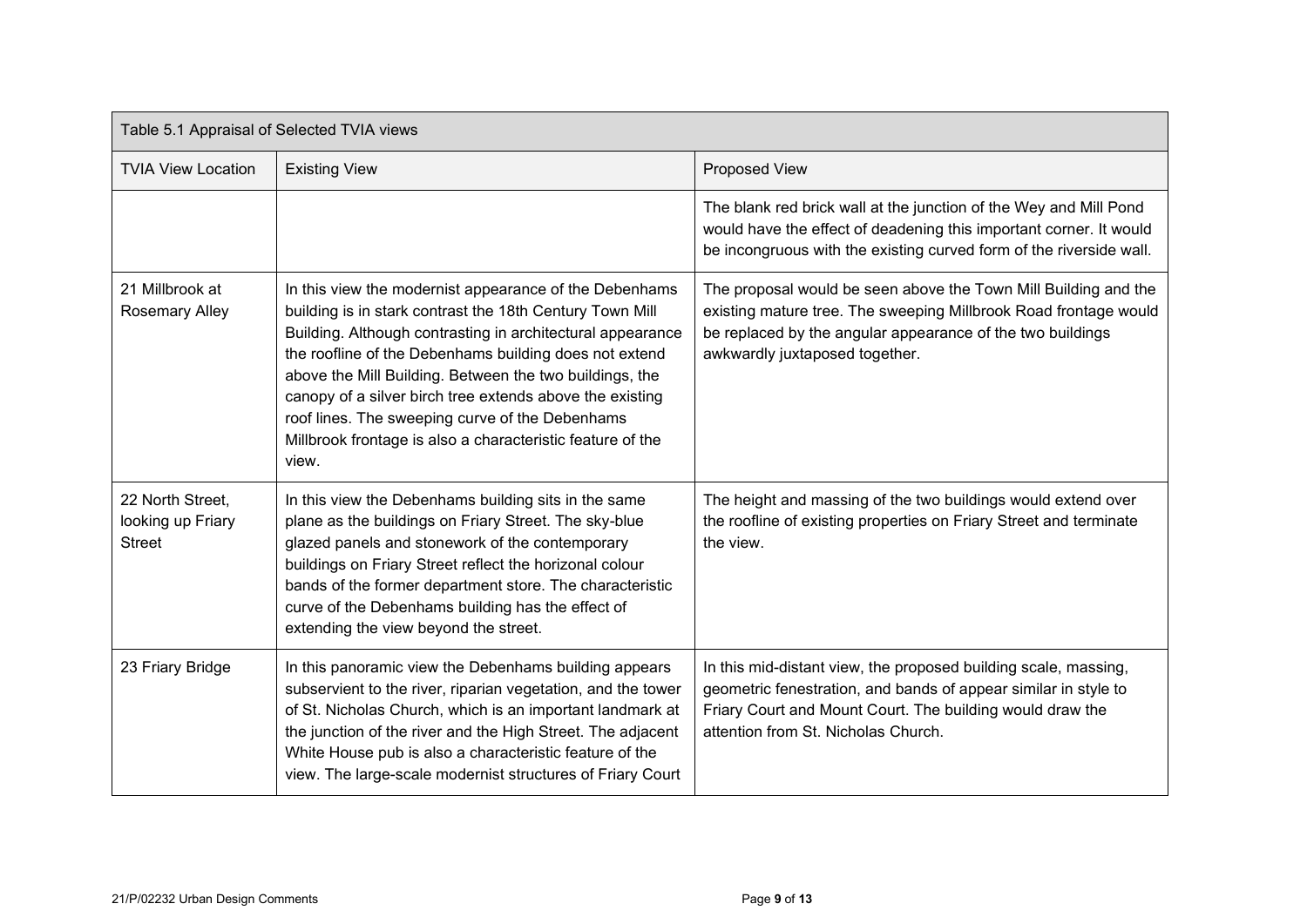| Table 5.1 Appraisal of Selected TVIA views |                                                                                                                                                                                                                                                                           |                                                                                                                                                                                                                                                                                                     |  |
|--------------------------------------------|---------------------------------------------------------------------------------------------------------------------------------------------------------------------------------------------------------------------------------------------------------------------------|-----------------------------------------------------------------------------------------------------------------------------------------------------------------------------------------------------------------------------------------------------------------------------------------------------|--|
| <b>TVIA View Location</b>                  | <b>Existing View</b>                                                                                                                                                                                                                                                      | Proposed View                                                                                                                                                                                                                                                                                       |  |
|                                            | to the left and Mount Court to the right and the surface car<br>park in the foreground detract from the view.                                                                                                                                                             |                                                                                                                                                                                                                                                                                                     |  |
| 24 Millmead<br>entrance                    | In this view the curved glazed corner of the former<br>department store is a recognisable landmark. The<br>southern façade of the existing building is softened by<br>London plane trees on Millmead.                                                                     | The proposed building would be seen over the existing trees. The<br>heavy materials and geometric appearance would accentuate the<br>overall scale of the building.                                                                                                                                 |  |
| 25 Portsmouth Road<br>at Bury Street       | Views towards the tower of Holy Trinity Church (Grade I)<br>and the top of the Abbot's Hospital (Grade I) are framed<br>by Wycliffe Buildings (Grade II) to the left and Condor<br>Court to the right.                                                                    | The proposal would obscure views to the tower of Holy Trinity<br>Church, which is an important landmark on the skyline; and the<br>top of the Abbot's Hospital.                                                                                                                                     |  |
| 30 Castle Street at<br>Tunsgate            | In the existing view, the built form falls away to the river.<br>Beyond Castle Street, the tower of Grade I Listed St.<br>Mary's Church is glimpsed. This composition has a<br>backdrop of wooded hills on the opposite valley side.                                      | The proposed building would sit between St. Mary's Church tower<br>and the wooded hillside beyond. The scale and massing would be<br>inconsistent with the roofscape that falls to the river. The proposal<br>would also interrupt the wooded setting including the setting to the<br>church tower. |  |
| 31 Millbrook at bus<br>stop (Stop J)       | In this view the existing building is almost entirely<br>obscured by the Yvonne Arnaud Theatre, Town Mill and<br>the mature trees in the foreground.                                                                                                                      | The proposed building would be seen over the roofline of the<br>Town Mill, which would have an adverse effect upon the setting of<br>the building and overall composition of the view.                                                                                                              |  |
| 35 Park<br><b>Street/Onslow Street</b>     | Beyond the road junction, St Nicholas Church is the<br>prominent feature of this view. To the left of the church the<br>top of the former department store sits below a treed<br>skyline. Guildford Castle is glimpsed between the former<br>store's rooftop and skyline. | The proposed building would sit behind and to the left of St<br>Nicholas Church tower. The building would break the skyline and<br>obscure views towards the castle                                                                                                                                 |  |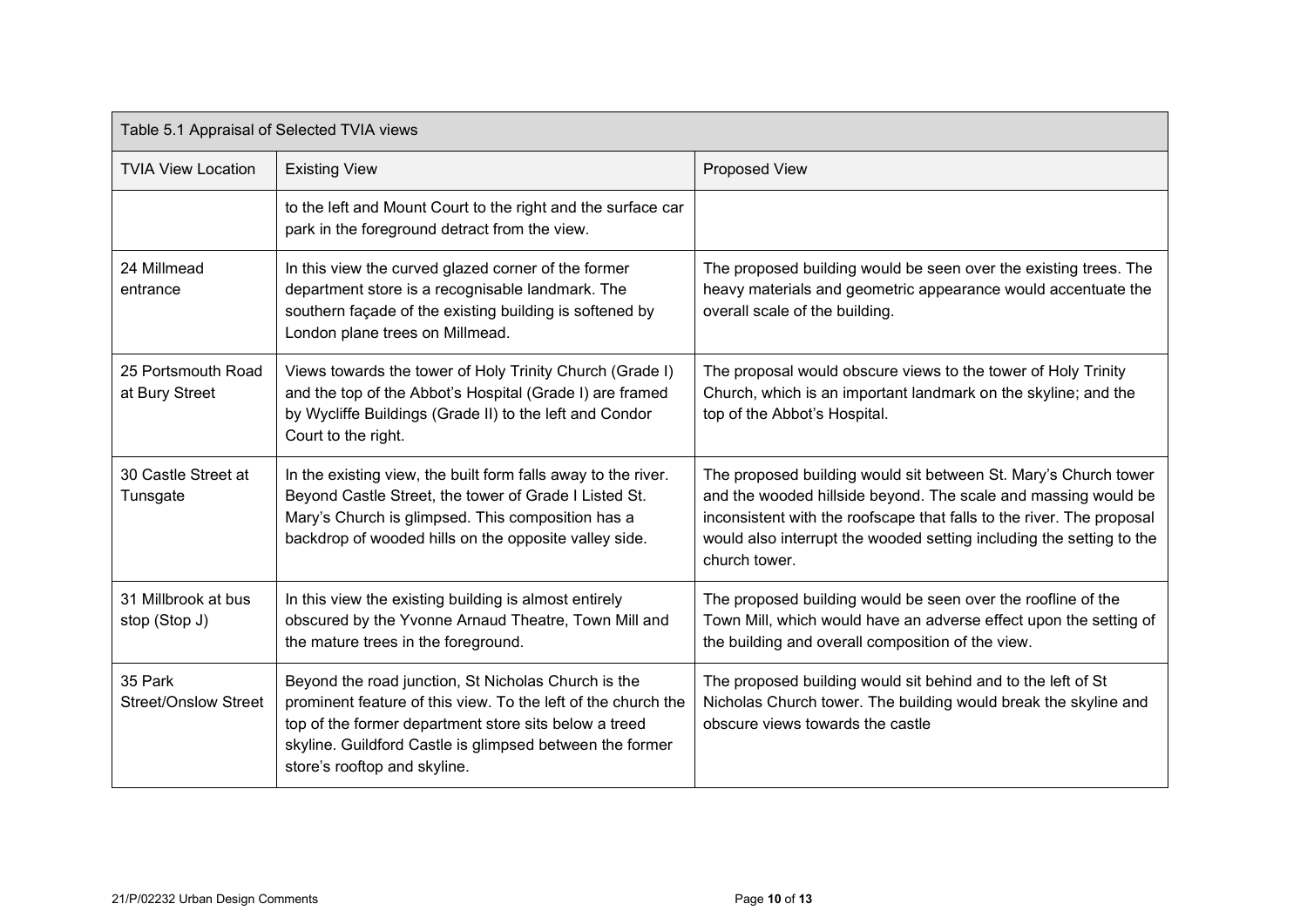| Table 5.1 Appraisal of Selected TVIA views |                                                                                                                                                                                                     |                                                                                                                                                                                                                                                                                                                              |  |
|--------------------------------------------|-----------------------------------------------------------------------------------------------------------------------------------------------------------------------------------------------------|------------------------------------------------------------------------------------------------------------------------------------------------------------------------------------------------------------------------------------------------------------------------------------------------------------------------------|--|
| <b>TVIA View Location</b>                  | <b>Existing View</b>                                                                                                                                                                                | Proposed View                                                                                                                                                                                                                                                                                                                |  |
| 40 High<br><b>Street/Chapel Street</b>     | In this view the former Debenhams building is obscured<br>by existing buildings of the High Street. Beyond the High<br>Street a wooded skyline is seen beyond the Mount<br>Pleasant tower blocks.   | In views from this location, the existing Mount Pleasant towers, in<br>combination with the proposed building, would entirely obscure<br>views of the wooded skyline beyond. The height of the proposal<br>would also be inconsistent with the High Street buildings, which<br>fall with the topography to the valley floor. |  |
| 41 High<br><b>Street/Chapel Street</b>     | In this view the former Debenhams building is obscured<br>by the High Street buildings. The roofline of the High<br>Street descends with the landform to the town bridge and<br>St Nicholas Church. | The proposal would see the top three stories of Building A appear<br>over the characteristic High Street roofline. The introduction of this<br>building would be inconsistent with the historic roof pattern and<br>would detract from the existing view.                                                                    |  |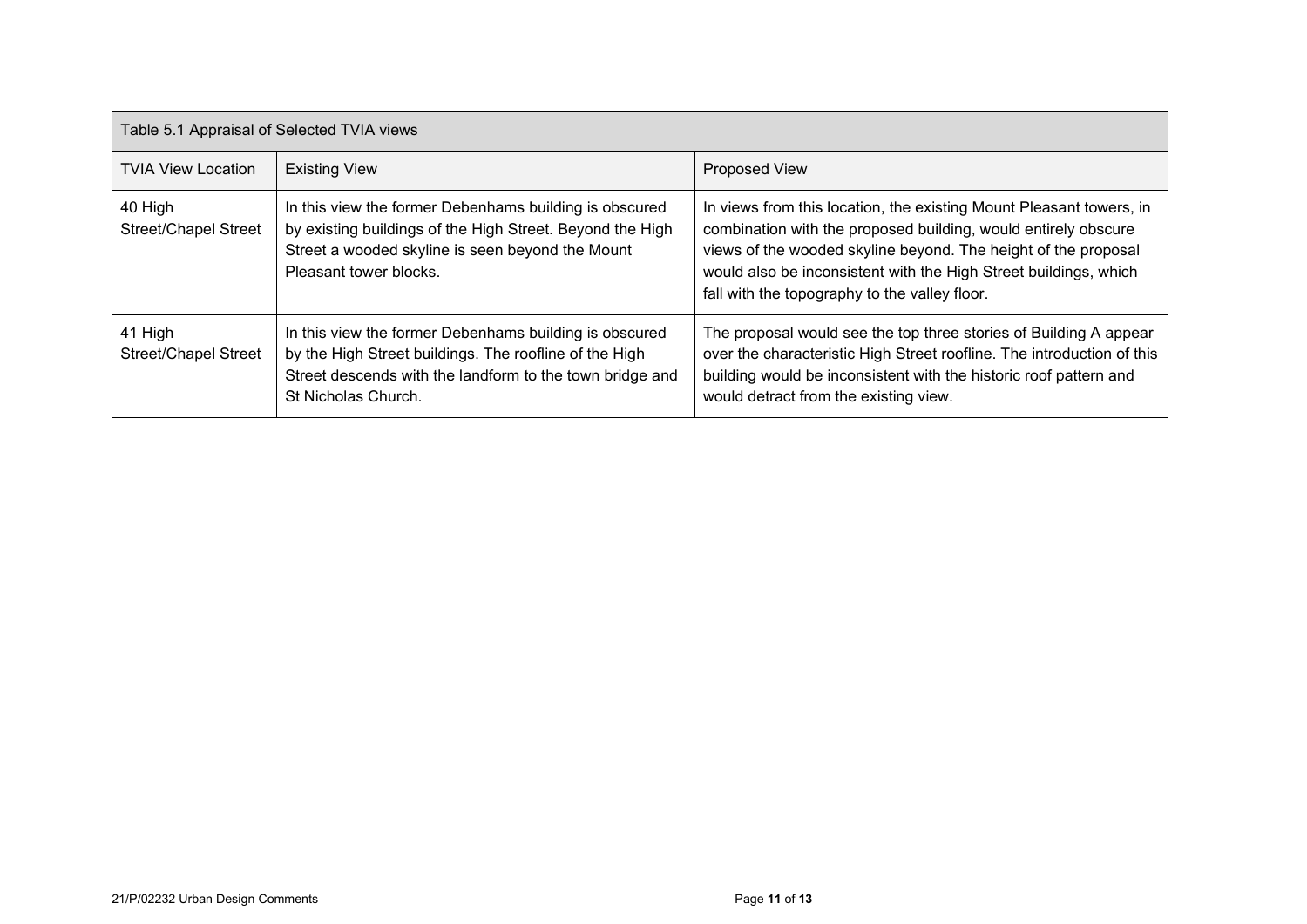#### Pedestrian and Cycle Access

- 5.6 Pedestrian access would be centralised with internal lobbies, stair wells and corridors. This arrangement would lead to a poor interrelationship between internal and external space. Concerns regarding this approach are summarised below:
	- The corridor, stair well and elevator arrangements would result in indirect routes between the apartments, public space and the shared communal space.
	- The central corridors and stair wells would have no natural light or ventilation except at the entrance to the first-floor podium.
	- The proposals generally promote elevators over stairs as the primary means of accessing the upper floors, which would not support healthy living.
	- Overall, the access arrangement would not encourage a sense of ownership or neighbourliness.
- 5.7 Access for cyclists would be shared with the vehicle and service route off Millbrook. Cyclists would need to use the service lift or vehicle ramp to access the bike storage facility through doorways and a narrow corridor. Elevators or an internal stair well would provide access to the upper floors. This arrangement would be unattractive and inconvenient to cyclists. It wouldn't encourage or support cycle use as a sustainable mode of transport for residents or visitors.

### Public Realm

- 5.8 The Public Ream proposals would include new spaces and improved access to the banks of the River Wey. However, the proposed uses and circulation would be constrained by limited space. Concerns are summarised below:
	- The built form results in an uncomfortable pinch point at the site's south-western corner where the upper stories of Building B would over sail the riverside walk and outdoor seating area.
	- The scheme does not offer enhancement to the public realm alongside Millbrook, which is a key frontage and pedestrian walkway.
	- The scheme does not allow space for meaningful tree planting alongside the River and Millbrook frontages.
	- The limited space has the potential to result in conflict between 'public' and 'private' actives such as public seating and private restaurant seating.
	- The application doesn't include details of how various proposed activities within the Civic Square would be serviced.
	- The proposed Civic Square pavilion is at an important corner where the site meets the bridge. It would create a pinch point for access and restrict the available space for tree growth.

### Townscape and Visual Impact Assessment (TVIA)

- 5.8 Concerns regarding the TVIA are summarised below:
	- The verified views methodology uses the London Views Management Framework Supplementary Planning Guidance (SPG). National Guidance is set out in, 'Visual Representation of Development Proposals' (Landscape Institute, 2019)
	- The well-established approach to assessing Landscape/Townscape Character, which involves reviewing published character assessments to help inform site-specific assessment has not been followed. The assessor has taken the GBC Townscape Area boundaries and made their own assessment, which extends well beyond the immediate environs of the site.